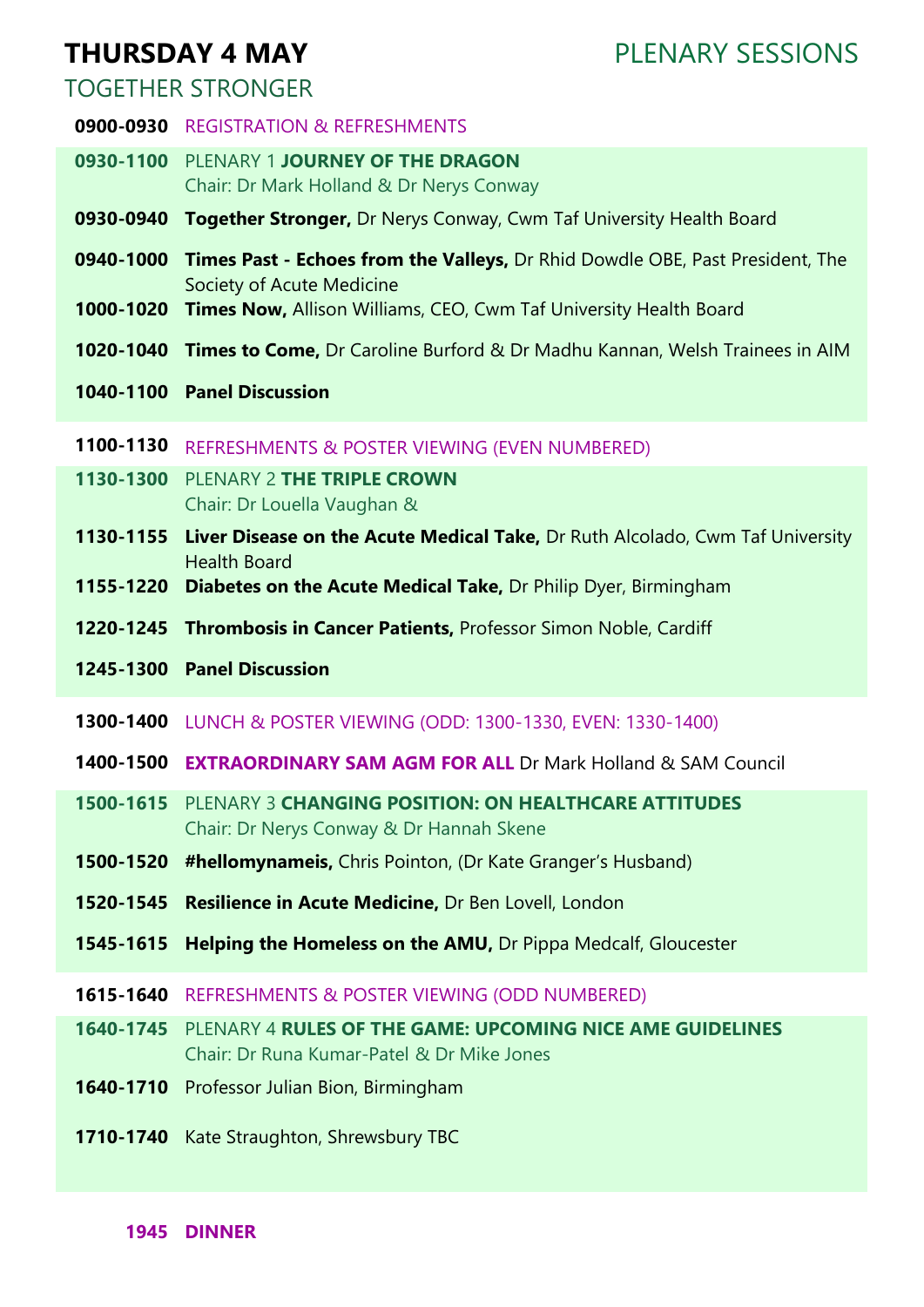## PARALLEL SESSIONS

- **1130-1300** PARALLEL 2.1 **THE INSPIRING YOUTH: TRAINEES IN AIM** Chairs: Dr Sanjay Krishnamoorthy, Dr Neil Patel, Dr Nia Rathbone, Dr Tom Cozens
- **1130-1150 Chief Medical Registrar Programme,** Dr Zoe Jones, Severn Deanery
- 1150-1210 Focus on Speciality Skill Neurology, Dr Owain Crimmins, Wales Deanery
- **1210-1230 EFIM Summer School - Reflections from an Attendee,** Dr Ben Lovell, London **Deanery**
- **1230-1300 Panel Discussion and Q&A**
- **1500-1615** PARALLEL 3.1 **ENVIRONMENT HACKS IN AMU,** MDT Session Chair: Jenny Willis
- **1500-1515 Dementia Friendly Care on the Busy AMU,** TBC
- **1515-1530 E-Observations, Monitoring and Record Keeping,** Jan Christian
- **1530-1545 MDT Huddles / Micro Rounds,** George Stephens, Cambridge
- **1545-1600 AMU Pharmacy Innovations,** Dr Runa Kumar-Patel TBC
- **1600-1615 Panel Discussion and Q&A**

### **1640-1745** PARALLEL 4.1 **THE GAME CHANGERS: CASES THAT CHANGED MY PRACTICE**  Chair: Dr Kate Speed

**Confusion and the Collateral History,** Dr Sarah Dyer, Betsi Cadwaladr University Health Board

**Title tbc** Dr Joanne Morris, Cwm Taf University Health Board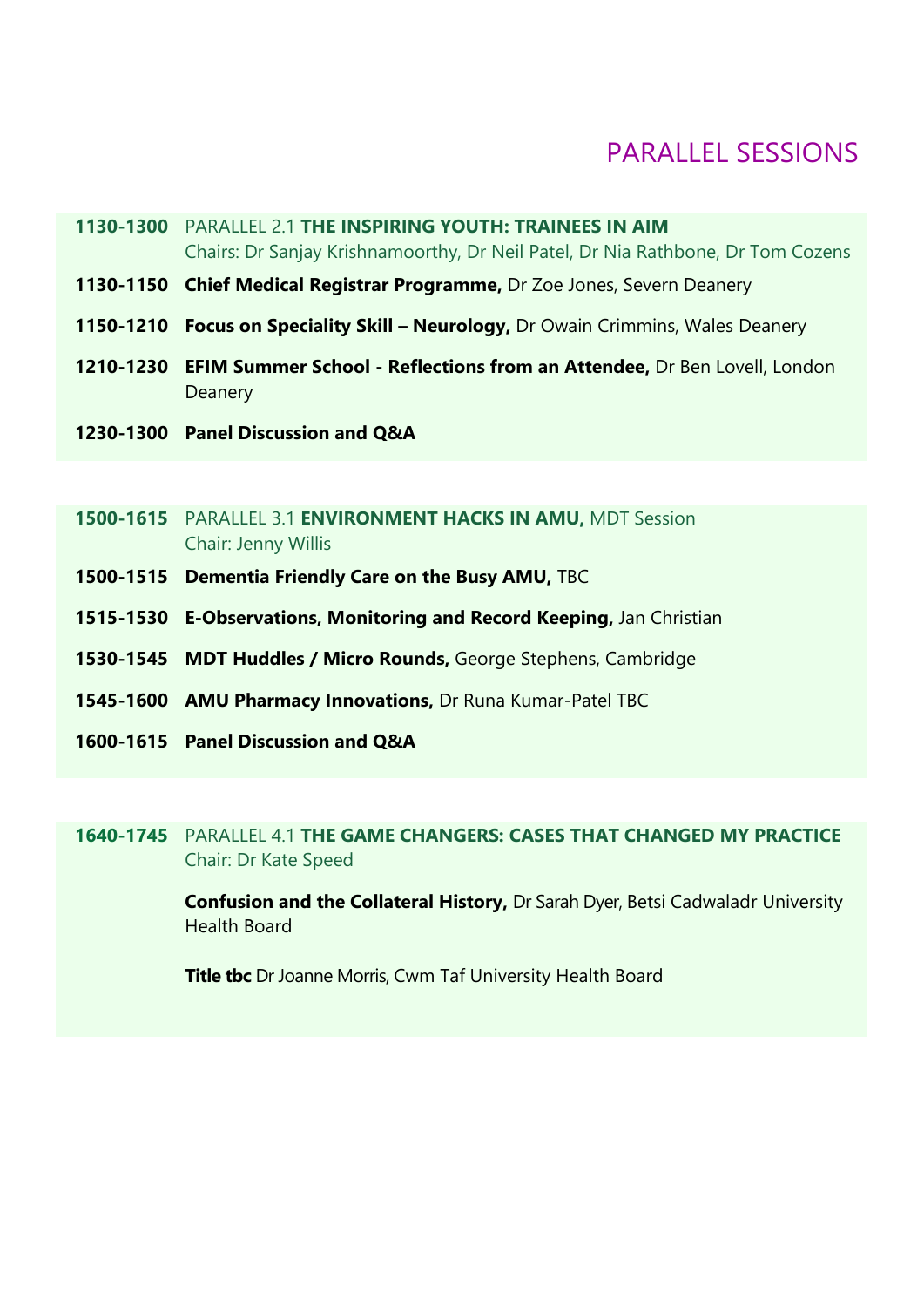**0750-0850 SUNRISE SESSION 1 – Entering the Premier League: Research in Acute Medicine,** Dr Chris Subbe

> **SUNRISE SESSION 2 – Coaching the Forwards: FAMUS on the AMU,** Dr Nick Smallwood & Dr Eugene Tabiowa

**SUNRISE SESSION 3 - Multiprofessional Strategy / Benchmarking Workshop,** Ian Setchfield

- **0845-0900** REGISTRATION & REFRESHMENTS
- **0900-1030** PLENARY 5 **– THE LIONS TOUR** Chair: Dr Nick Scriven
- **0900-0920 Genito-Urinary Medicine on the AMU,** Dr Olwen Williams, North Wales
- **0920-0945 Haematology on the Acute Take,** Dr Abby Downing, Cardiff & the Vale University Hospital
- **0945-1005 Cardiology on the Acute Take,** Dr John Huish, Cwm Taf University Health Board
- **1005-1025 Functional Disorders on the AMU,** Dr Meirion Llewelyn, Newport
- **1030-1100** REFRESHMENTS & OPEN POSTER VIEWING
- **1100-1230** PLENARY 6 **– SWITCHING CODES: GETTING THE BEST FROM THE TEAM** Chair: Dr Sue Crossland & Dr Eugene Tabiowo
- **1100-1130 Training your Team on the AMU,** Prof John Alcolado, Nottingham
- **1130-1200 Training Nurses on the AMU,** Edwina, Bristol TBC
- **1200-1230 Bowie, blogs, and #talkCPR,** Dr Mark Taubert, Cardiff
- **1230-1330** LUNCH & POSTER VIEWING (EVEN: 1230-1300, ODD: 1300-1330)
- **1330-1515** PLENARY 7 **– SCORES ON THE BOARD: TOGETHER STRONGER** Chair: Dr Mark Holland & Dr Nick Scriven
- **1330-1415 Switched on to Sepsis,** Dr Ron Daniels, Birmingham
- **1415-1445 AKI - What's RISK Going to Tell Us,** Prof Lui Forni, Surrey
- 1445-1515 Stronger Together We Will Deliver, Dr Mark Holland, President, Society for Acute Medicine